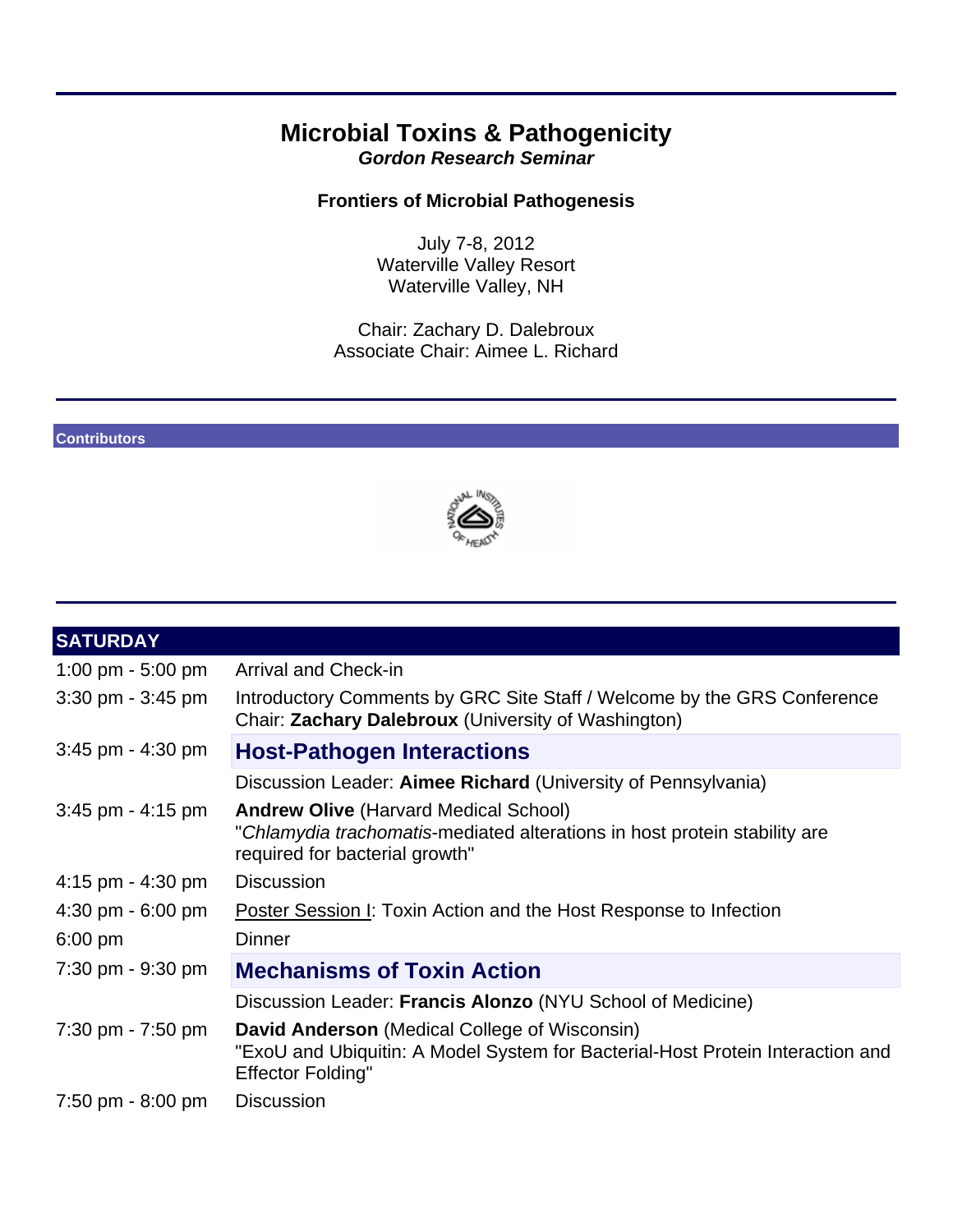| 8:00 pm - 8:20 pm                   | <b>Ladislav Bumba</b> (Institute of Microbiology - Czech Republic)<br>"Structural basis for RTX protein folding upon secretion through the Type I<br>secretion system"                                 |
|-------------------------------------|--------------------------------------------------------------------------------------------------------------------------------------------------------------------------------------------------------|
| 8:20 pm - 8:30 pm                   | <b>Discussion</b>                                                                                                                                                                                      |
| 8:30 pm - 8:50 pm                   | <b>Andrew McCluskey (Harvard Medical School)</b><br>"Changing the receptor specificity of anthrax toxin"                                                                                               |
| $8:50 \text{ pm} - 9:00 \text{ pm}$ | <b>Discussion</b>                                                                                                                                                                                      |
| 9:00 pm - 9:20 pm                   | <b>Doris LaRock</b> (University of Washington)<br>"A Salmonella Typhimurium translocated glycerophospholipid: cholesterol<br>acyltransferase promotes virulence by binding to the RhoA switch regions" |
| $9:20 \text{ pm} - 9:30 \text{ pm}$ | <b>Discussion</b>                                                                                                                                                                                      |
| <b>SUNDAY</b>                       |                                                                                                                                                                                                        |
| 7:30 am - 8:30 am                   | <b>Breakfast</b>                                                                                                                                                                                       |
| $9:00$ am - 11:00 am                | Immunity and the Host Response to Infection                                                                                                                                                            |
|                                     | Discussion Leader: Chris LaRock (University of Washington)                                                                                                                                             |
| $9:00$ am - $9:20$ am               | Dara Burdette (University of California-Berkeley)<br>"A Mechanism for the Innate Immune Sensing of Cyclic Dinucleotides"                                                                               |
| 9:20 am - 9:30 am                   | <b>Discussion</b>                                                                                                                                                                                      |
| $9:30$ am - $9:50$ am               | Lisa Maudsdotter (Stockholm University-Sweden)<br>"Lactobacilli inhibit adherence of pathogenic bacteria to host cells by interfering<br>with host cell calcium signaling"                             |
| $9:50$ am - 10:00 am                | <b>Discussion</b>                                                                                                                                                                                      |
|                                     | 10:00 am - 10:20 am Kerri-Lynn Sheahan (Tufts University)<br>"Host Cell Contribution to Type III Secretion in Yersinia pseudotuberculosis"                                                             |
| 10:20 am - 10:30 am Discussion      |                                                                                                                                                                                                        |
|                                     | 10:30 am - 10:50 am Sarah Clark (University of Pennsylvania)<br>"Phosphorylcholine allows for evasion of bactericidal antibody by Haemophilus<br>influenzae"                                           |
| 10:50 am - 11:00 am Discussion      |                                                                                                                                                                                                        |
|                                     | 11:00 am - 12:30 pm Poster Session II: Virulence Mechanisms of Bacterial Pathogens                                                                                                                     |
|                                     | Coffee will be served in the poster area from 11:00 am - 11:30 am                                                                                                                                      |
| $12:30 \text{ pm}$                  | Lunch                                                                                                                                                                                                  |
| 1:30 pm - 2:40 pm                   | <b>Regulatory Mechanisms of Bacterial Pathogens</b>                                                                                                                                                    |
|                                     | Discussion Leader: Edward Geisinger (Tufts University)                                                                                                                                                 |
| 1:30 pm - 1:50 pm                   | <b>Jeffrey Mellin (CIRAD - France)</b><br>"A Cobalamin riboswitch regulates a long antisense RNA in Listeria<br>monocytogenes"                                                                         |
| 1:50 pm - $2:00$ pm                 | <b>Discussion</b>                                                                                                                                                                                      |
| 2:00 pm - 2:20 pm                   | <b>Joseph Boll (University of Texas Southwestern)</b><br>"Involvement of the Flagellar MS- and C-Rings in the Regulatory Cascade that<br>Influences Flagellar Gene Expression in Campylobacter jejuni" |
| 2:20 pm - 2:30 pm                   | <b>Discussion</b>                                                                                                                                                                                      |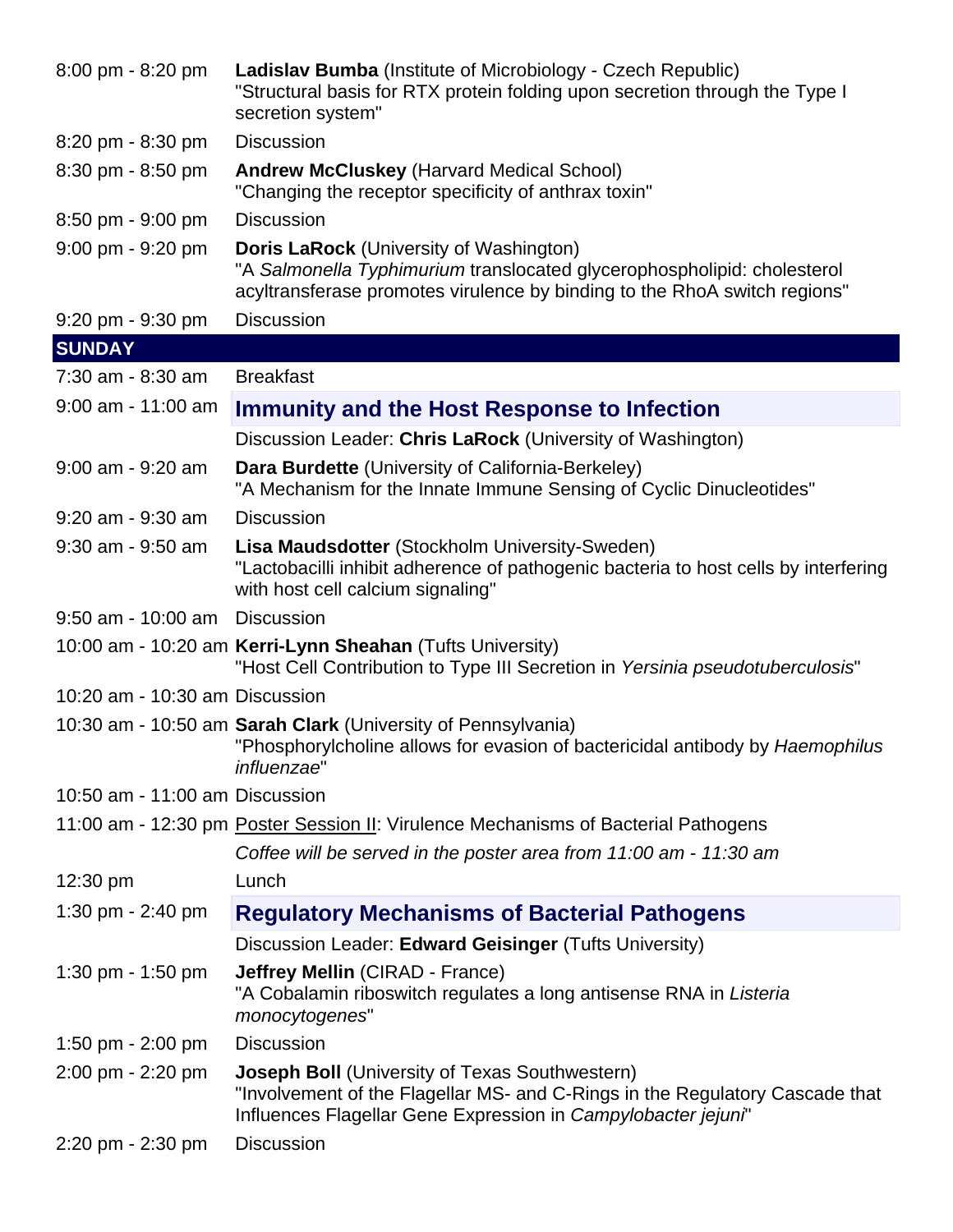| $2:30 \text{ pm} - 2:40 \text{ pm}$ | Concluding Remarks: Zachary Dalebroux (University of Washington) and<br><b>Aimee Richard (University of Pennsylvania)</b>                               |
|-------------------------------------|---------------------------------------------------------------------------------------------------------------------------------------------------------|
| $2:40 \text{ pm} - 3:00 \text{ pm}$ | <b>Evaluation Period</b>                                                                                                                                |
|                                     | <b>Fill out GRS Evaluation Forms</b>                                                                                                                    |
| $3:00 \text{ pm}$                   | Gordon Research Seminar ends. For those attending the associated Gordon<br>Research Conference, please check in at the GRC Office beginning at 4:00 pm. |

Funding for this conference was made possible [in part] by 1 R13 AI 100311-01 from the National Institute of Allergy and Infectious Diseases. The views expressed in written conference materials or publications and by speakers and moderators do not necessarily reflect the official policies of the department of Health and Human Services; nor does mention of trade names, commercial practices, or organizations imply endorsement by the U.S. Government.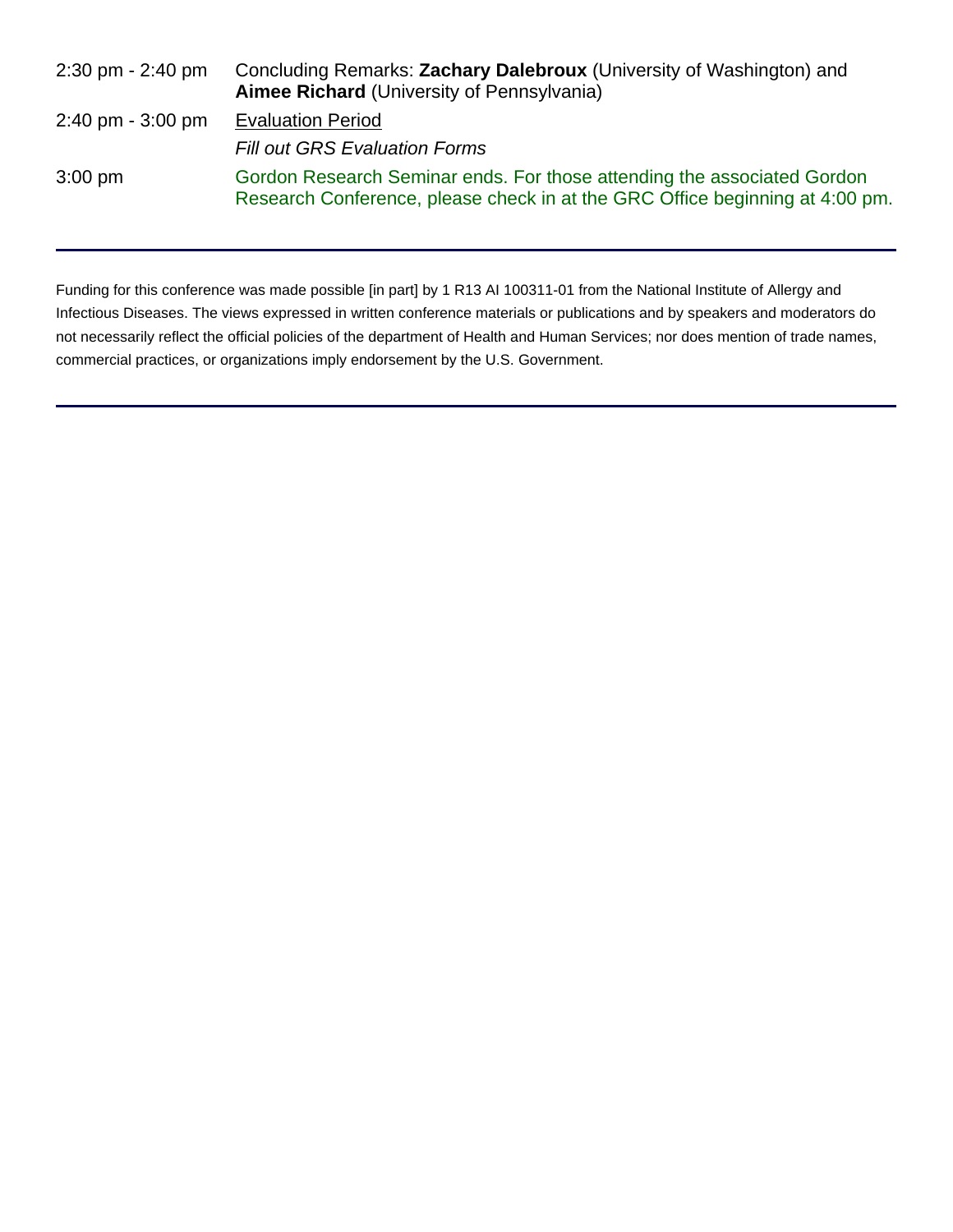# **POSTER LIST**

### **Poster Session 1**

| <b>Name</b>                                                                       | <b>Organization</b>                                                      | <b>Poster Title</b>                                                                                                                                                |  |  |
|-----------------------------------------------------------------------------------|--------------------------------------------------------------------------|--------------------------------------------------------------------------------------------------------------------------------------------------------------------|--|--|
| <b>NEW YORK UNIVERSITY</b><br><b>ALONZO, FRANCIS</b><br><b>SCHOOL OF MEDICINE</b> |                                                                          | Mechanistic Studies of How The Staphylococcus<br>aureus Leukocidin ED Selectively Targets and Kills<br><b>Immune Cells</b>                                         |  |  |
| <b>ANDERSON, DAVID M</b>                                                          | <b>MEDICAL COLLEGE OF</b><br><b>WISCONSIN</b>                            | ExoU and Ubiquitin: A Model System for Bacterial-<br>Host Protein Interaction and Effector Folding                                                                 |  |  |
| <b>ANTIC, IRENA</b>                                                               | <b>NORTHWESTERN</b><br><b>UNIVERSITY</b>                                 | Characterizing the PMT-like Effector Domain from<br>Vibrio vulnificus MARTX toxin                                                                                  |  |  |
| <b>BARKER, JEFFREY R</b>                                                          | <b>DUKE UNIVERSITY</b><br><b>MEDICAL CENTER</b>                          | The role of c-di-AMP in the Type I IFN response to<br>Chlamydia trachomatis infection                                                                              |  |  |
| <b>BEHNSEN, JUDITH</b>                                                            | <b>UNIVERSITY OF</b><br><b>CALIFORNIA, IRVINE</b>                        | Cytokine IL-22 Promotes Growth of Salmonella<br>Typhimurium in the Inflamed Gut                                                                                    |  |  |
| <b>BROWN, ANGELA C</b>                                                            | <b>UNIVERSITY OF</b><br>PENNSYLVANIA                                     | Aggregatibacter actinomycetemcomitans leukotoxin<br>induces a lipid phase change in the host cell<br>membrane                                                      |  |  |
| <b>BUMBA, LADISLAV</b>                                                            | <b>INSTITUTE OF</b><br><b>MICROBIOLOGY</b>                               | Structural basis for RTX protein folding upon<br>secretion through the Type I secretion system                                                                     |  |  |
| <b>BURDETTE, DARA L</b>                                                           | <b>UNIVERSITY OF</b><br>CALIFORNIA, BERKELEY                             | A Mechanism for the Innate Immune Sensing of<br><b>Cyclic Dinucleotides</b>                                                                                        |  |  |
| <b>CHANDRASEKARAN,</b><br><b>SUKANTHA</b>                                         | <b>IN ST. LOUIS</b>                                                      | WASHINGTON UNIVERSITY Analysis of Polymorphic Residues Reveals Distinct<br>Enzymatic and Cytotoxic Activities of the<br>Streptococcus pyogenes                     |  |  |
| <b>CLARK, SARAH E</b>                                                             | UNIVERSITY OF<br>PENNSYLVANIA                                            | Phosphorylcholine allows for evasion of bactericidal<br>antibody by Haemophilus influenzae                                                                         |  |  |
| <b>CRIMMINS, GREGORY</b><br>т                                                     | <b>UNIVERSITY OF</b><br>MARYLAND, COLLEGE<br><b>PARK</b>                 | Novel Yersinia pseudotuberculosis virulence<br>mechanisms: an organ specific virulence factor and<br>a role for host inflammation in promoting bacterial<br>growth |  |  |
| <b>ESHRAGHI, ARIA</b>                                                             | <b>UNIVERSITY OF</b><br><b>CALIFORNIA, LOS</b><br><b>ANGELES</b>         | Host Determinants Governing Interactions With<br><b>Cytolethal Distending Toxins</b>                                                                               |  |  |
| <b>EULENBURG, GEORG</b>                                                           | <b>EUROPEAN MOLECULAR</b><br><b>BIOLOGY LABORATORY</b><br><b>HAMBURG</b> | Structural and functional characterization of Yersinia<br>Outer Proteien P (YopP)                                                                                  |  |  |
| <b>KULLAS, AMY L</b>                                                              | <b>STONY BROOK</b><br><b>UNIVERSITY</b>                                  | Salmonella utilize L-asparaginase II to inhibit the<br>response of mammalian T cells                                                                               |  |  |
| LAROCK,<br><b>CHRISTOPHER</b>                                                     | UNIVERSITY OF<br><b>WASHINGTON</b>                                       | Arrested inflammasome formation permits bacterial<br>evasion of pyroptosis                                                                                         |  |  |
| <b>LAROCK, DORIS L</b>                                                            | UNIVERSITY OF<br><b>WASHINGTON</b>                                       | A Salmonella Typhimurium translocated<br>glycerophospholipid: cholesterol acyltransferase<br>promotes virulence by binding to the RhoA switch<br>regions           |  |  |
| LIU, JANET Z                                                                      | UNIVERSITY OF<br><b>CALIFORNIA, IRVINE</b>                               | Zinc sequestration by the neutrophil protein<br>calprotectin enhances Salmonella growth in the<br>inflamed gut.                                                    |  |  |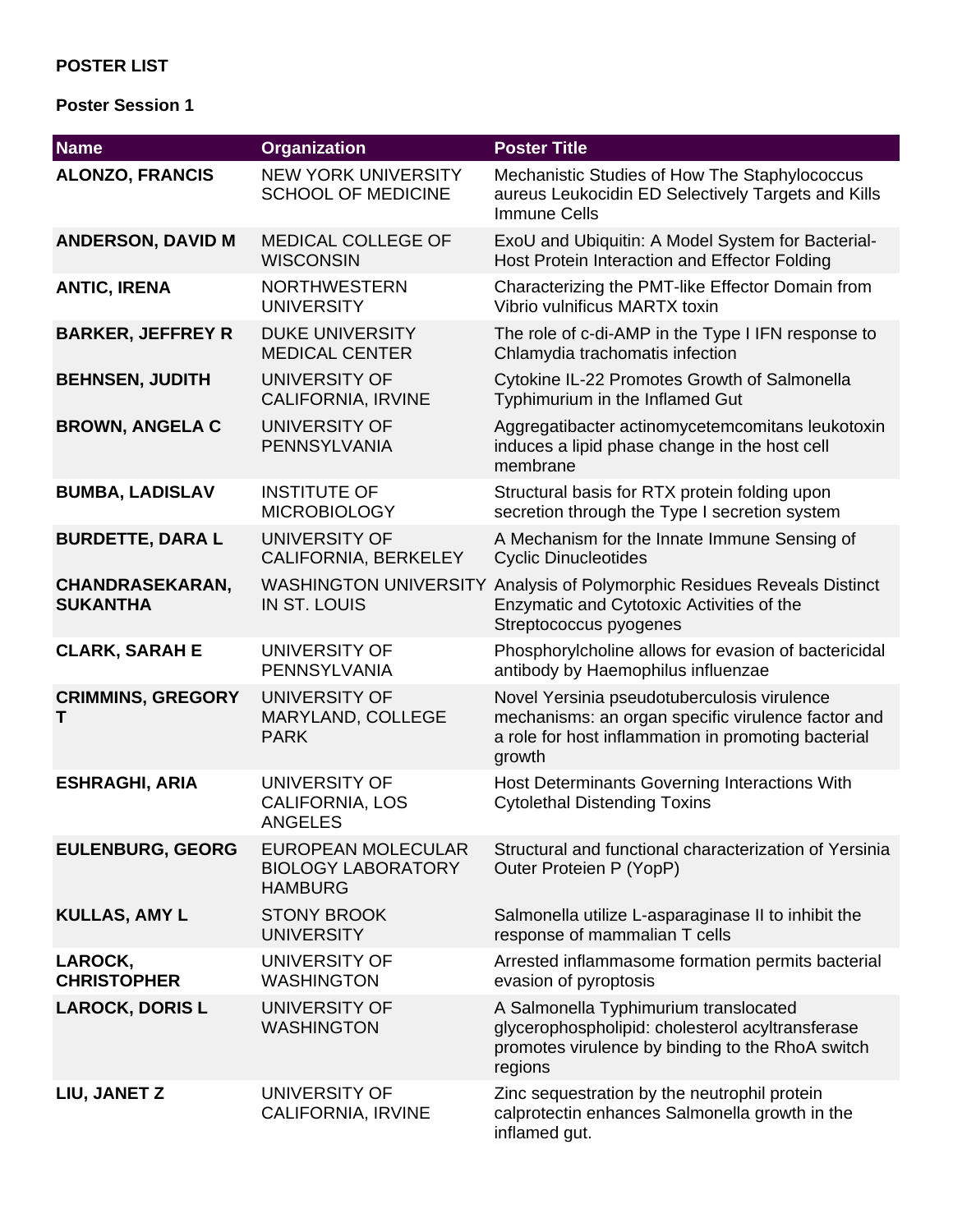| <b>MAUDSDOTTER, LISA</b>              | <b>STOCKHOLM UNIVERSITY</b>                              | Lactobacilli inhibit adherence of pathogenic bacteria<br>to host cells by interfering with host cell calcium<br>signalling |
|---------------------------------------|----------------------------------------------------------|----------------------------------------------------------------------------------------------------------------------------|
| <b>MCCLUSKEY, ANDREW</b>              | <b>HARVARD MEDICAL</b><br><b>SCHOOL</b>                  | Changing the receptor specificity of anthrax toxin                                                                         |
| <b>MOZOLA, CARA C</b>                 | <b>WASHINGTON UNIVERSITY</b><br><b>IN ST. LOUIS</b>      | Investigating a role for SPN in the membrane binding<br>of Streptolysin O                                                  |
| <b>OLIVE, ANDREW J</b>                | <b>HARVARD MEDICAL</b><br><b>SCHOOL</b>                  | C. trachomatis-mediated alterations in host protein<br>stability are required for bacterial growth                         |
| <b>PECHOUS, ROGER D</b>               | UNIVERSITY OF NORTH<br><b>CAROLINA AT CHAPEL</b><br>HILL | Evaluating Early Host/Pathogen Interactions During<br><b>Primary Pneumonic Plague</b>                                      |
| <b>RISTOW, LAURA C</b>                | MEDICAL COLLEGE OF<br><b>WISCONSIN</b>                   | P66, the Beta-3-Integrin Ligand of Borrelia<br>burgdorferi, is Critical for Infection of Mice but not<br><b>Ticks</b>      |
| <b>SHEAHAN, KERRI-</b><br><b>LYNN</b> | <b>TUFTS UNIVERSITY</b>                                  | Host Cell Contribution to Type III Secretion in<br>Yersinia pseudotuberculosis.                                            |
| <b>TAN, YUNHAO</b>                    | PURDUE UNIVERSITY                                        | Distinct bacterial proteins target host small GTPase<br>Rab1 by reversible phosphorylcholination                           |
| <b>WARFEL, JASON M</b>                | <b>FOOD AND DRUG</b><br><b>ADMINISTRATION / CBER</b>     | Airborne Transmission and Host Immune Response<br>in a Nonhuman Primate Model of Bordetella<br>pertussis Infection         |
| <b>WINTER, SEBASTIAN</b>              | <b>UC DAVIS</b>                                          | Host-derived nitrate boosts growth of E. coli in the<br>inflamed gut                                                       |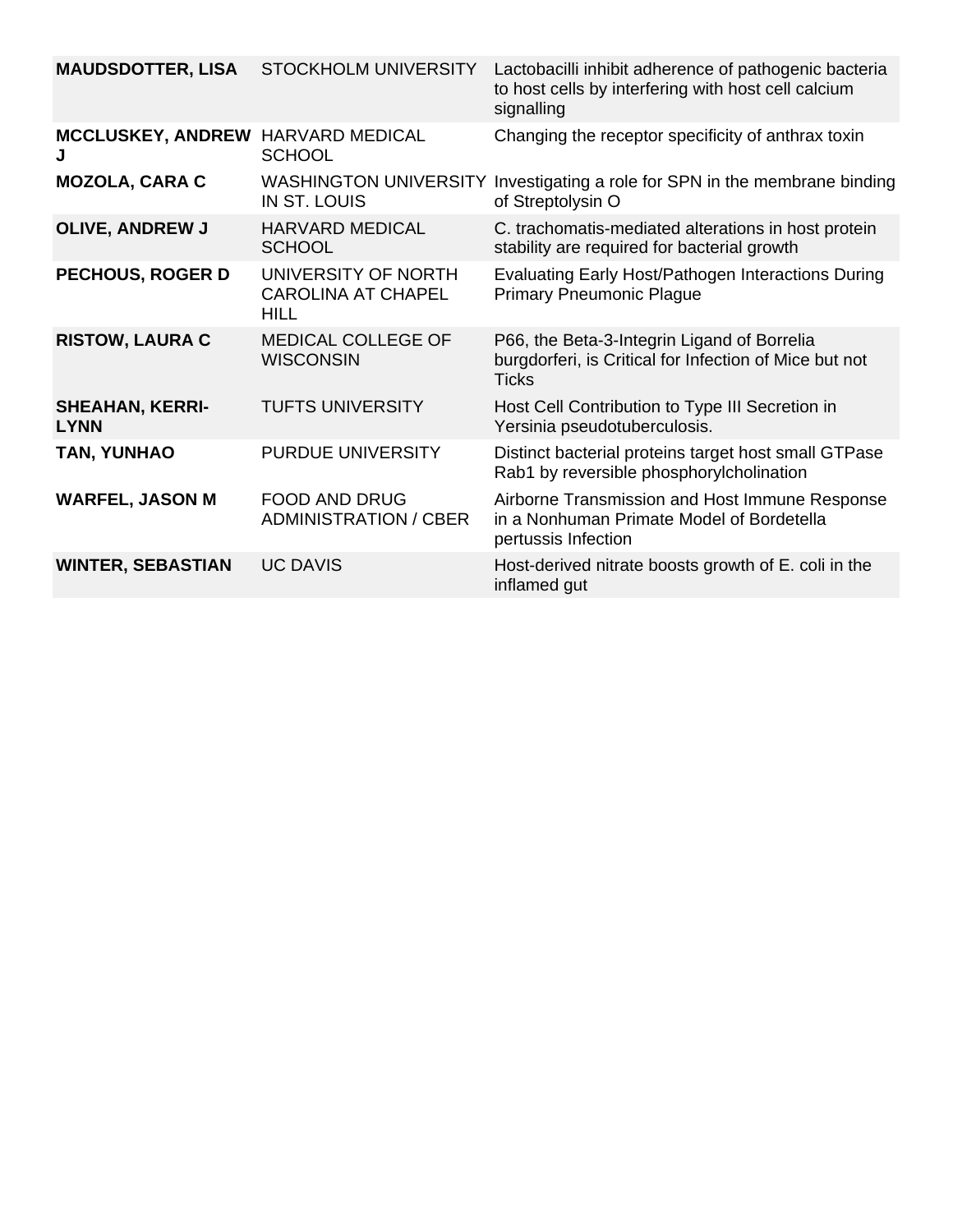# **Poster Session 2**

| <b>Name</b>                                    | <b>Organization</b>                                                       | <b>Poster Title</b>                                                                                                                                                                                          |
|------------------------------------------------|---------------------------------------------------------------------------|--------------------------------------------------------------------------------------------------------------------------------------------------------------------------------------------------------------|
| ABBOTT,<br><b>ZACHARY D</b>                    | UNIVERSITY OF MICHIGAN                                                    | CsrA repressor superfamily and Legionella pneumophila<br>versatility                                                                                                                                         |
| ALLEN,<br><b>JONATHAN P</b>                    | <b>NORTHWESTERN</b><br>UNIVERSITY FEINBERG<br><b>SCHOOL OF MEDICIN</b>    | Accessory Genomic Elements in Highly Virulent Strains<br>of Pseudomonas aeruginosa                                                                                                                           |
| <b>BARRERO-</b><br>TOBON,<br><b>ANGELICA M</b> | UNIVERSITY OF TEXAS<br>SOUTHWESTERN MEDICAL<br><b>CENTER</b>              | Identification and Analysis of Flagellar Co-expressed<br>Determinants (Feds) of Campylobacter jejuni                                                                                                         |
| <b>BOLL, JOSEPH</b><br>М                       | UNIVERSITY OF TEXAS<br>SOUTHWESTERN MEDICAL<br><b>CENTER</b>              | Involvement of the Flagellar MS- and C-Rings in the<br>Regulatory Cascade that Influences Flagellar Gene<br>Expression in Campylobacter jejuni                                                               |
| <b>BURKE,</b><br><b>THOMAS P</b>               | <b>UC BERKELEY</b>                                                        | A Small Non-coding RNA Confers Lysozyme Resistance<br>to the Intracellular Bacterial Pathogen Listeria<br>monocytogenes                                                                                      |
| <b>GEISINGER,</b><br><b>EDWARD</b>             | <b>TUFTS UNIVERSITY SCHOOL</b><br>OF MEDICINE                             | Capsular Exopolysaccharides are Key Determinants of<br>A. baumannii-Macrophage Interactions and<br>Pathogenicity                                                                                             |
| HARVEY,<br><b>RICHARD M</b>                    | UNIVERSITY OF ADELAIDE                                                    | Accessory Regions of the Pneumococcal Genome<br>Contribute to Hypervirulence                                                                                                                                 |
| HATZIOS,<br><b>STAVROULAK</b>                  | <b>BRIGHAM &amp; WOMEN'S</b><br>HOSPITAL/HARVARD<br><b>MEDICAL SCHOOL</b> | Studies of dynamic protein-protein interactions in<br>bacteria using Renilla luciferase complementation are<br>undermined by nonspecific enzyme inhibition                                                   |
| <b>HAYES, BETH M</b>                           | <b>NIH-NIAID RML</b>                                                      | Regulation of Outer Surface Protein C by BBD18 in<br>Borrelia burgdorferi                                                                                                                                    |
| <b>ISAAC, DERVLA</b><br>т                      | TUFTS UNIVERSITY SCHOOL<br>OF MEDICINE (ISBERG LAB)                       | The Legionella pneumophila translocated effector DimB<br>is required for intracellular replication                                                                                                           |
| LLEWELLYN,<br><b>ANNA C</b>                    | <b>EMORY UNIVERSITY</b>                                                   | FTN_0544 is a novel deacetylase required for lipid A<br>modification and Francisella pathogenesis.                                                                                                           |
| <b>MALLICK, EMILY</b><br>Μ                     | UNIVERSITY OF<br><b>MASSACHUSETTS MEDICAL</b><br><b>SCHOOL</b>            | Actin pedestal formation by AE pathogens promotes<br>systemic shigatoxin-mediated disease.                                                                                                                   |
| <b>MCKAY, SUSY</b>                             | <b>UC BERKELEY</b>                                                        | Development of a single-gene, signature-tag-based<br>approach in combination with alanine mutagenesis to<br>identify listeriolysin O residues critical for the in vivo<br>survival of Listeria monocytogenes |
| <b>MELLIN,</b><br><b>JEFFREY R</b>             | <b>INSTITUTE PASTEUR</b>                                                  | A Cobalamin riboswitch regulates a long antisense RNA<br>in L. monocytogenes                                                                                                                                 |
| <b>MOREIRA,</b><br><b>CRISTIANO G</b>          | UT SOUTHWESTERN<br><b>MEDICAL CENTER</b>                                  | "SrpP, a periplasmic protein in Salmonella enterica<br>serovar Typhimurium involved in virulence and stress-<br>responses"                                                                                   |
| <b>NAGY, TONI A</b>                            | UNIVERSITY OF COLORADO-<br><b>BOULDER</b>                                 | Ferric Iron Uptake is Required for Persistent Salmonella<br>Infection                                                                                                                                        |
| NAPIER,<br><b>BROOKE</b>                       | <b>EMORY UNIVERSITY</b>                                                   | A novel link between intraphagosomal metabolic<br>requirements and virulence in Francisella                                                                                                                  |
| PERRY, KYLE                                    | HARVARD MEDICAL SCHOOL                                                    | A FACS/fluorescence microscopy-based genetic screen<br>identifies novel Listeria monocytogenes determinants<br>required for intracellular replication                                                        |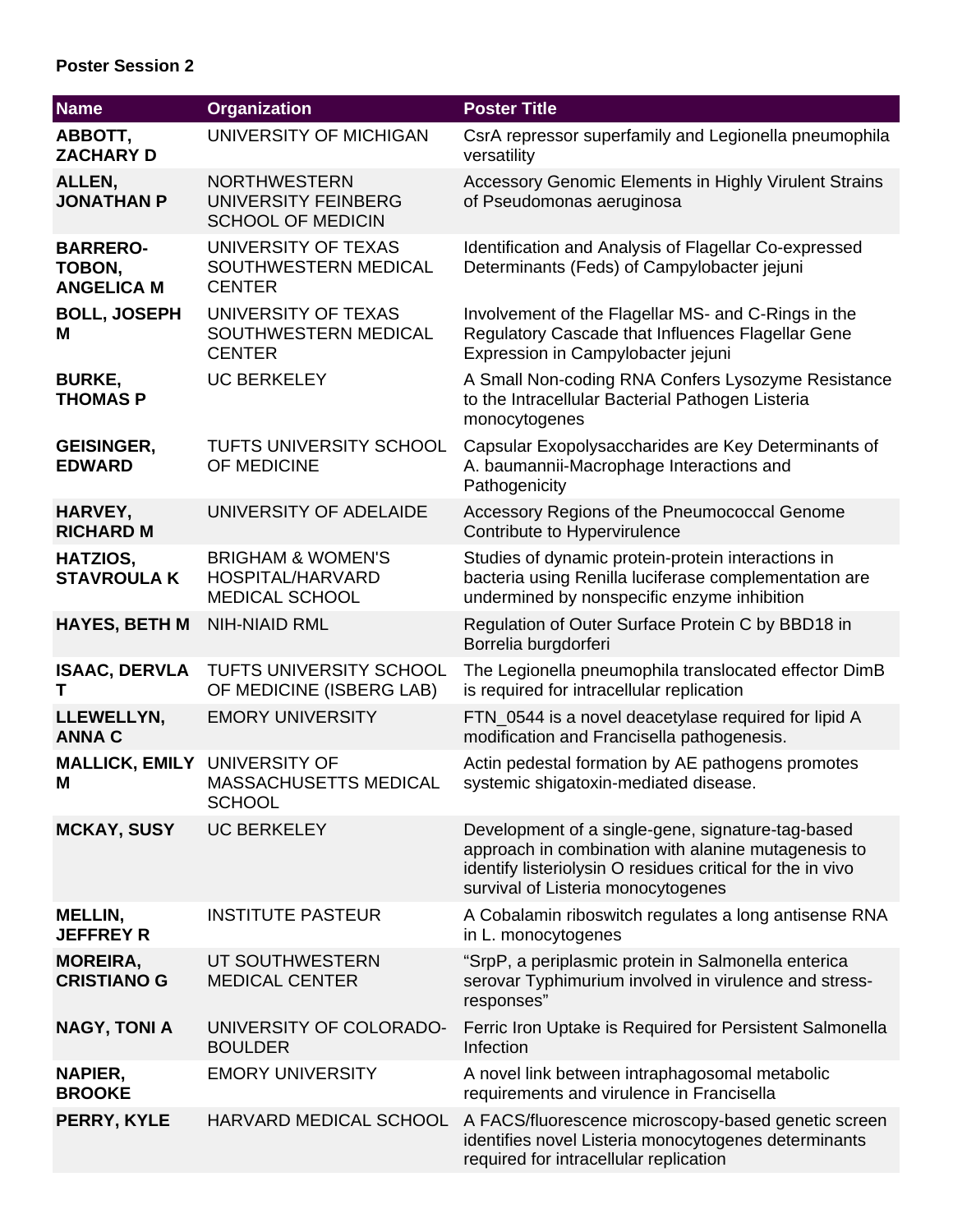| <b>RADIN, JANA N</b>                 | <b>VANDERBILT UNIVERSITY</b><br><b>MEDICAL CENTER</b> | Analysis of Helicobacter pylori VacA paralogs reveals<br>flagellar localization of an autotransporter protein                                                   |
|--------------------------------------|-------------------------------------------------------|-----------------------------------------------------------------------------------------------------------------------------------------------------------------|
| <b>RANGEL,</b><br><b>STEPHANIE M</b> | <b>NORTHWESTERN</b><br><b>UNIVERSITY</b>              | Intoxication of phagocytic cells by Pseudomonas<br>aeruginosa ExoS during early pneumonia                                                                       |
| <b>REED, SHAWNA</b><br>C O           | UNIVERSITY OF CALIFORNIA.<br><b>BERKELEY</b>          | A tale of two tails: Rickettsia actin-based motility occurs<br>in two temporally and mechanistically distinct phases.                                           |
| <b>SHAH, PRATIK</b>                  | <b>BROAD INSTITUTE</b>                                | A phosphorylation dependent molecular "rheostat"<br>regulates virulence expression in Vibrio cholerae during<br>infection versus metabolism in the environment. |
| <b>TRAN, CINDY S</b>                 | UNIVERSITY OF CALIFORNIA<br><b>SAN FRANCISCO</b>      | The type III secretion translocon of Pseudomonas<br>aeruginosa contributes to biofilm formation and host<br>immune response at the epithelial barrier           |
| <b>TROY, ERIN B</b>                  | <b>TUFTS MEDICAL CENTER</b>                           | Dissecting population dynamics of Borrelia burgdorferi<br>during infection using massively parallel sequencing                                                  |
| <b>VONAESCH,</b><br><b>PASCALE</b>   | <b>INSTITUTE OF</b><br>MICROBIOLOGY, ETH ZURICH       | Analysis of Salmonella Typhimurium host cell invasion<br>using micropatterned cells                                                                             |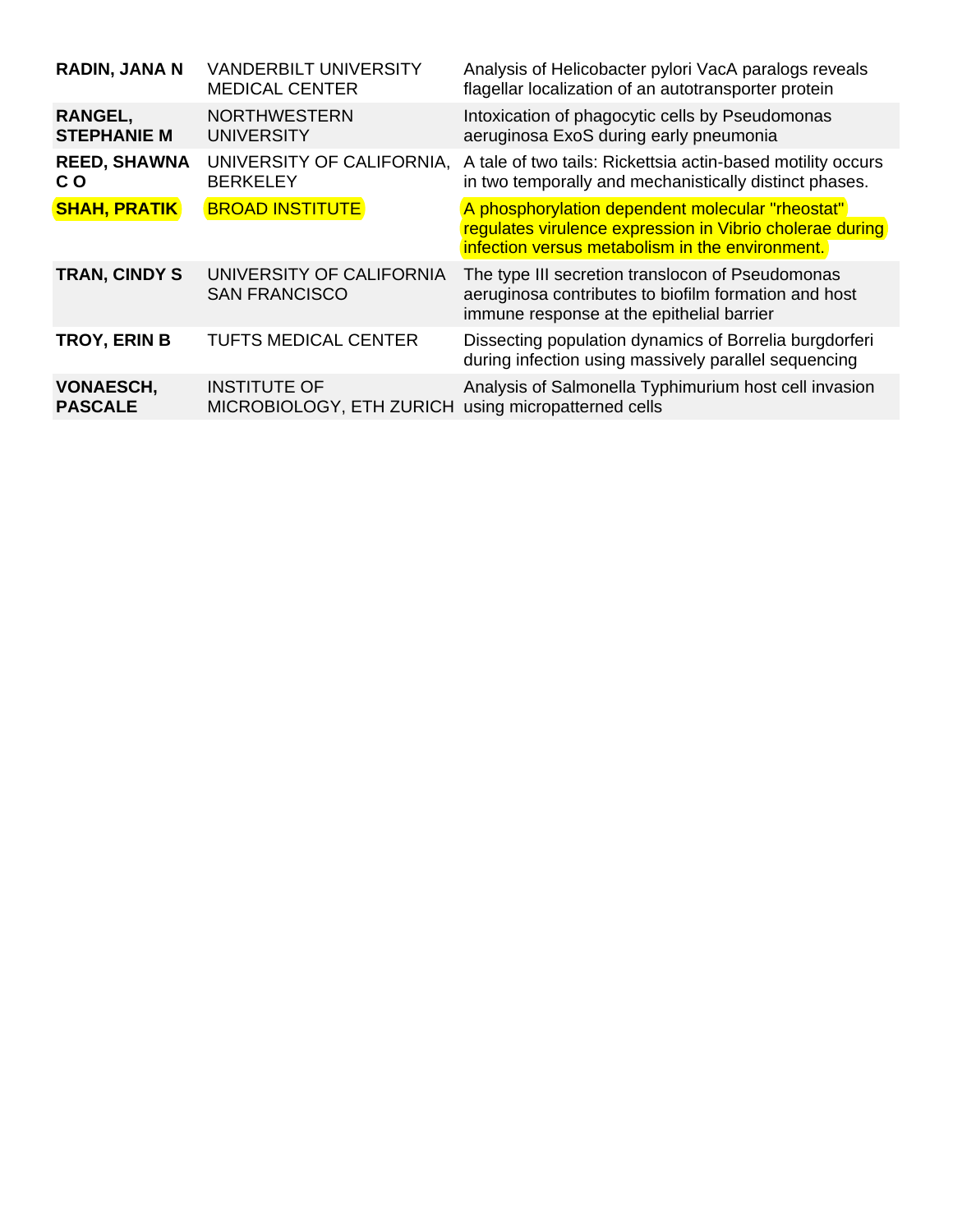#### **Microbial Toxins & Pathogenicity (GRS)** *Gordon Research Seminar*

Waterville Valley Resort July 7-8, 2012

| <b>ZACHARY D ABBOTT</b><br>UNIVERSITY OF MICHIGAN<br>MICROBIOLOGY AND IMMUNOLOGY DEPARTMENT<br>1150 W MEDICAL CENTER DR.<br>RM# 6751 MED SCI II, M. SWANSON<br>ANN ARBOR, MI 48109                       | Phone:<br>Fax:<br>Email: | 734-647-7294<br>zackabb@umich.edu<br>Participation: Poster Presenter                                 |
|----------------------------------------------------------------------------------------------------------------------------------------------------------------------------------------------------------|--------------------------|------------------------------------------------------------------------------------------------------|
| <b>JONATHAN P ALLEN</b><br>NORTHWESTERN UNIVERSITY FEINBERG SCHOOL OF<br><b>MEDICIN</b><br>DEPARTMENT OF MICROBIOLOGY AND IMMUNOLOGY<br>320 E. SUPERIOR AVE<br><b>SEARLE 6-490</b><br>CHICAGO, IL 60611  | Phone:<br>Fax:<br>Email: | 312-503-1081<br>jonathan.allen@northwestern.edu<br>Participation: Poster Presenter                   |
| <b>FRANCIS ALONZO</b><br>NEW YORK UNIVERSITY SCHOOL OF MEDICINE<br>DEPARTMENT OF MICROBIOLOGY<br>MICROBIAL PATHOGENESIS PROGRAM<br>JOAN AND JOEL SMILOW RESEARCH CENTER, ROOM 1010<br>NEW YORK, NY 10016 | Phone:<br>Fax:<br>Email: | 212-263-9214<br>212-263-9180<br>francis.alonzo@nyumc.org<br>Participation: Poster Presenter          |
| <b>DAVID M ANDERSON</b><br>MEDICAL COLLEGE OF WISCONSIN<br>MICROBIOLOGY, IMMUNOLOGY AND MOLECULAR GENETICS<br>8701 WATERTOWN PLANK ROAD<br>MILWAUKEE, WI 53226                                           | Phone:<br>Fax:<br>Email: | 414-550-2898<br>danderson@mcw.edu<br>Participation: Poster Presenter                                 |
| <b>IRENA ANTIC</b><br>NORTHWESTERN UNIVERSITY<br>303 E CHICAGO AVENUE, MICROBIOLOGY-IMMUNOLOGY<br><b>DEPARTMENT</b><br><b>SEARLE 3-520</b><br>CHICAGO, IL 60611                                          | Phone:<br>Fax:<br>Email: | 312-503-1503<br>312-503-1339<br>irenaantic2012@u.northwestern.edu<br>Participation: Poster Presenter |
| <b>JEFFREY R BARKER</b><br>DUKE UNIVERSITY MEDICAL CENTER<br>207 RESEARCH DRIVE<br>DURHAM, NC 27710                                                                                                      | Phone:<br>Fax:<br>Email: | 919-668-2450<br>jeffrey.barker@duke.edu<br>Participation: Poster Presenter                           |
| <b>ANGELICA M BARRERO-TOBON</b><br>UNIVERSITY OF TEXAS SOUTHWESTERN MEDICAL CENTER<br>5323 HARRY HINES BOULEVARD<br>DEPARTMENT OF MICROBIOLOGY ROOM NL 4.120H<br>DALLAS, TX 75390-9048                   | Phone:<br>Fax:<br>Email: | 469-321-3110<br>angelica.barrero-tobon@utsouthwestern.edu<br>Participation: Poster Presenter         |
| <b>JUDITH BEHNSEN</b><br>UNIVERSITY OF CALIFORNIA, IRVINE<br>DEPARTMENT OF MICROBIOLOGY AND MOLECULAR<br><b>GENETICS</b><br>MED SCI I<br><b>IRVINE, CA 92697</b>                                         | Phone:<br>Fax:<br>Email: | 949-824-0457<br>jbehnsen@uci.edu<br>Participation: Poster Presenter                                  |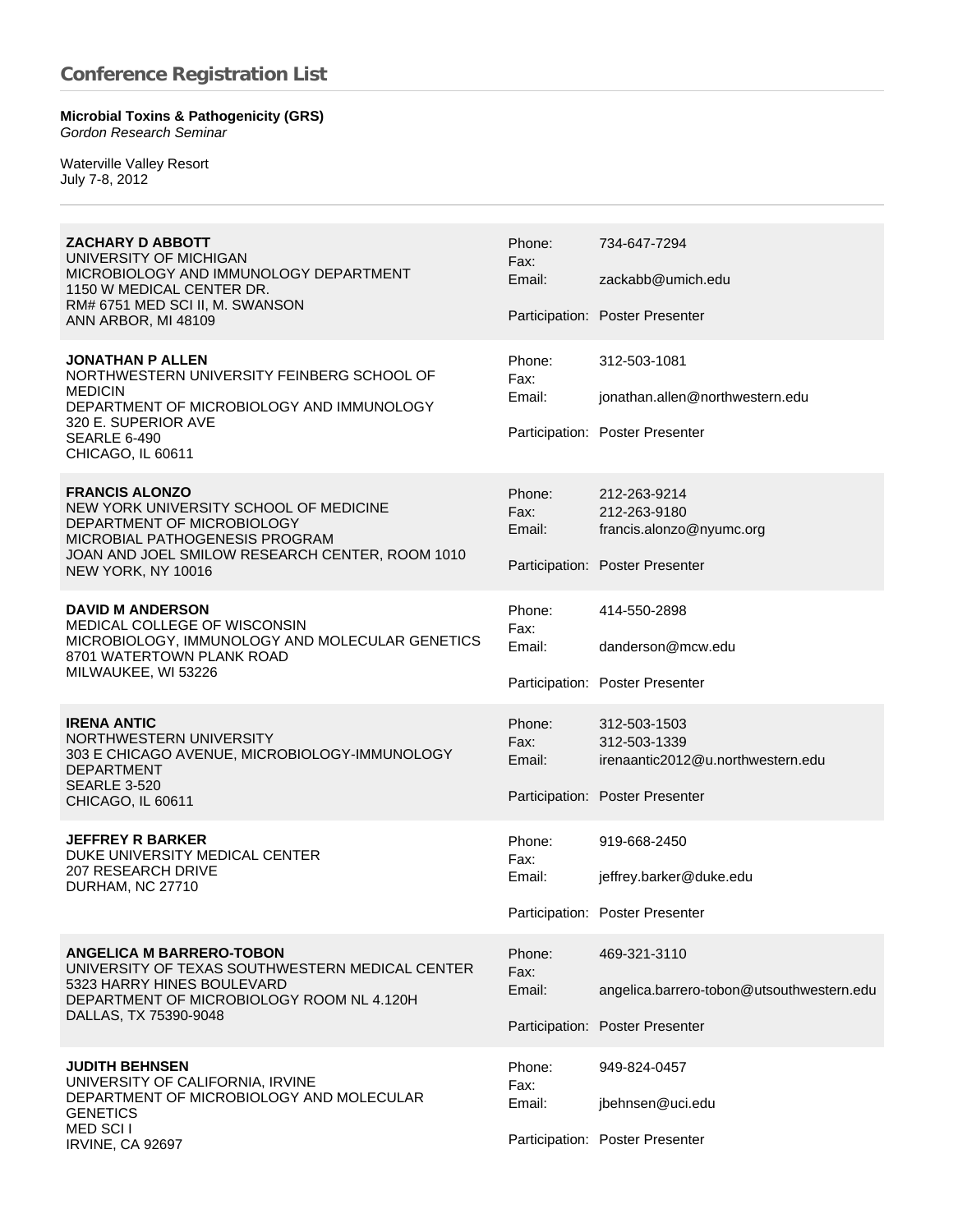**JOSEPH M BOLL** UNIVERSITY OF TEXAS SOUTHWESTERN MEDICAL CENTER 5323 HARRY HINES BOULEVARD DEPARTMENT OF MICROBIOLOGY ROOM NL 4.120H DALLAS, TX 75390-9048

**ANGELA C BROWN** UNIVERSITY OF PENNSYLVANIA SCHOOL OF DENTAL MEDICINE, DEPT OF PATHOLOGY 240 S. 40TH ST. 317 LEVY BUILDING PHILADELPHIA, PA 19104

**LADISLAV BUMBA** INSTITUTE OF MICROBIOLOGY VIDENSKA 1083 PRAGUE 14220 CZECH REPUBLIC

**DARA L BURDETTE** UNIVERSITY OF CALIFORNIA, BERKELEY 142 LIFE SCIENCES ADDITION #3200 BERKELEY, CA 94720-3200

**THOMAS P BURKE** UC BERKELEY MCB DEPARTMENT -PORTNOY LAB 510 BARKER HALL BERKELEY, CA 94720

### **SUKANTHA CHANDRASEKARAN**

WASHINGTON UNIVERSITY IN ST. LOUIS 4940 PARKVIEW PLACE MPRB CAMPUS BOX 8230 ST. LOUIS, MO 63110

#### **SARAH E CLARK**

UNIVERSITY OF PENNSYLVANIA DEPARTMENT OF MICROBIOLOGY 401A JOHNSON PAVILION 3610 HAMILTON WALK PHILADELPHIA, PA 19104

#### **GREGORY T CRIMMINS**

UNIVERSITY OF MARYLAND, COLLEGE PARK DEPARTMENT OF CELL BIOLOGY AND MOLECULAR **GENETICS** 3113 BIOSCIENCES RESEARCH BUILDING COLLEGE PARK, MD 20742

**ZACHARY D DALEBROUX**

UNIVERSITY OF WASHINGTON 1959 NE PACIFIC STREET, HSB K116 UNIVERSITY OF WASHINGTON BOX 357710 SEATTLE, WA 98195-7710

Phone: 214-633-1389 Fax: 214-648-5907 Email: joseph.boll@utsouthwestern.edu Participation: Poster Presenter Phone: 215-895-5073 Fax: Email: angbrown@dental.upenn.edu Participation: Poster Presenter Phone: 420-24106-2141 Fax: 420-24106-2152 Email: bumba@biomed.cas.cz Participation: Poster Presenter Phone: 510-642-3264 Fax: Email: dburdette@berkeley.edu Participation: Poster Presenter Phone: 510-643-3926 Fax: Email: tburke@berkeley.edu Participation: Poster Presenter Phone: 314-362-7650 Fax: Email: schandra@go.wustl.edu Participation: Poster Presenter Phone: 215-573-3510 Fax: Email: sarclark@mail.med.upenn.edu Participation: Poster Presenter Phone: 510-552-0105 Fax: Email: gregcrimmins@gmail.com Participation: Poster Presenter Phone: 734-255-9330 Fax: Email: zddale@uw.edu Participation: Chair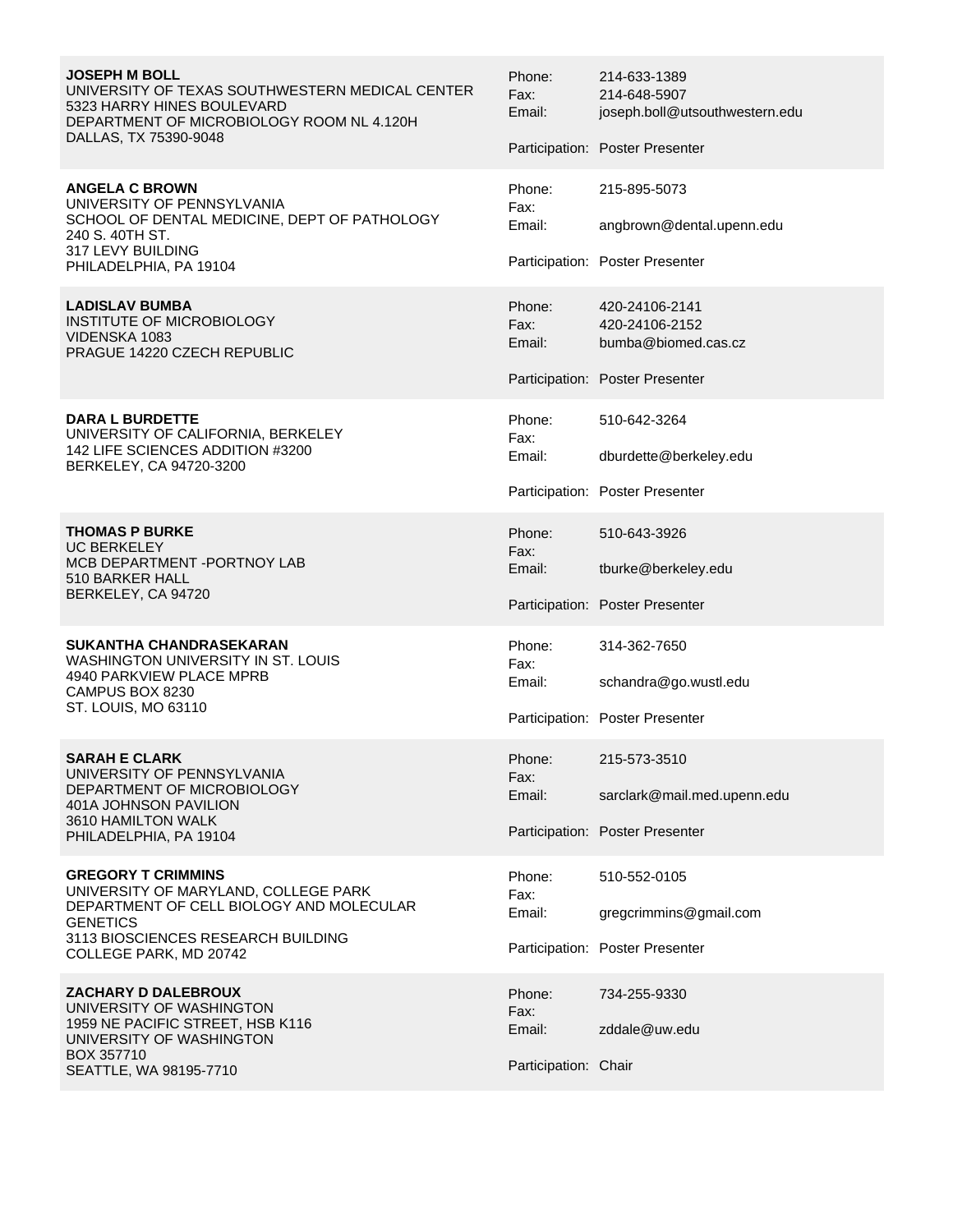| <b>ARIA ESHRAGHI</b><br>UNIVERSITY OF CALIFORNIA, LOS ANGELES<br>DEPARTMENT OF MICROBIOLOGY, IMMUNOLOGY AND<br><b>MOLECULAR GENETICS</b><br>609 CHARLES E. YOUNG DR. EAST<br>MOLECULAR SCIENCE BUILDING<br>LOS ANGELES, CA 90095-1489 | Phone:<br>Fax:<br>Email:                            | 925-451-0533<br>aria.e@ucla.edu<br>Participation: Poster Presenter                                 |
|---------------------------------------------------------------------------------------------------------------------------------------------------------------------------------------------------------------------------------------|-----------------------------------------------------|----------------------------------------------------------------------------------------------------|
| <b>GEORG EULENBURG</b><br>EUROPEAN MOLECULAR BIOLOGY LABORATORY HAMBURG<br><b>EMBL HAMBURG C/O DESY</b><br><b>BUILDING 25A</b><br><b>NOTKESTRASSE 85</b><br>HAMBURG 22603 GERMANY                                                     | Phone:<br>Fax:<br>Email:                            | 49-408-990-2189<br>49-408-990-2149<br>eulenburg@embl-hamburg.de<br>Participation: Poster Presenter |
| <b>EDWARD GEISINGER</b><br>TUFTS UNIVERSITY SCHOOL OF MEDICINE<br>DEPT OF MOLECULAR BIOLOGY & MICROBIOLOGY<br>JAHARIS BLDG, RM 424<br>136 HARRISON AVE<br>BOSTON, MA 02111                                                            | Phone:<br>Fax:<br>Email:                            | 617-636-4092<br>edward.geisinger@tufts.edu<br>Participation: Poster Presenter                      |
| <b>RICHARD M HARVEY</b><br>UNIVERSITY OF ADELAIDE<br>MOLECULAR LIFE SCIENCES BUILDING<br><b>NORTH TERRACE CAMPUS</b><br>ADELAIDE 5005 AUSTRALIA                                                                                       | Phone:<br>Fax:<br>Email:                            | 61-8831-36927<br>richard.harvey@adelaide.edu.au<br>Participation: Poster Presenter                 |
| <b>STAVROULA K HATZIOS</b><br>BRIGHAM & WOMEN'S HOSPITAL/HARVARD MEDICAL<br><b>SCHOOL</b><br><b>CHANNING LAB</b><br>181 LONGWOOD AVENUE<br>BOSTON, MA 02115                                                                           | Phone:<br>Fax:<br>Email:                            | 617-525-4665<br>skhatzios@gmail.com<br>Participation: Poster Presenter                             |
| <b>BETH M HAYES</b><br>NIH-NIAID RML<br>903 S. 4TH ST<br>HAMILTON, MT 59840                                                                                                                                                           | Phone:<br>Fax:<br>Email:                            | 406-363-9402<br>hayesb@niaid.nih.gov<br>Participation: Poster Presenter                            |
| <b>DERVLA T ISAAC</b><br>TUFTS UNIVERSITY SCHOOL OF MEDICINE (ISBERG LAB)<br>DEPT. OF MOLECULAR BIOLOGY AND MICROBIOLOGY<br><b>150 HARRISON AVE</b><br>BOSTON, MA 02111                                                               | Phone:<br>Fax:<br>Email:                            | 617-636-4092<br>617-636-0337<br>dervla.isaac@tufts.edu<br>Participation: Poster Presenter          |
| <b>RALPH R ISBERG</b><br>HHMI/TUFTS UNIVERSITY SCHOOL OF MEDICINE<br>DEPT OF MOLECULAR BIOLOGY & MICROBIOLOGY<br>150 HARRISON AVENUE<br>BOSTON, MA 02111-1800                                                                         | Phone:<br>Fax:<br>Email:<br>Participation: Attendee | 617-636-3993<br>617-636-0337<br>ralph.isberg@tufts.edu                                             |
| <b>AMY L KULLAS</b><br>STONY BROOK UNIVERSITY<br>DEPARTMENT OF MOLECULAR GENETICS AND<br><b>MICROBIOLOGY</b><br><b>CENTER FOR INFECTIOUS DISEASES</b><br>150 CENTERS FOR MOLECULAR MEDICINE<br>STONY BROOK, NY 11794                  | Phone:<br>Fax:<br>Email:                            | 631-632-4592<br>akullas@ic.sunysb.edu<br>Participation: Poster Presenter                           |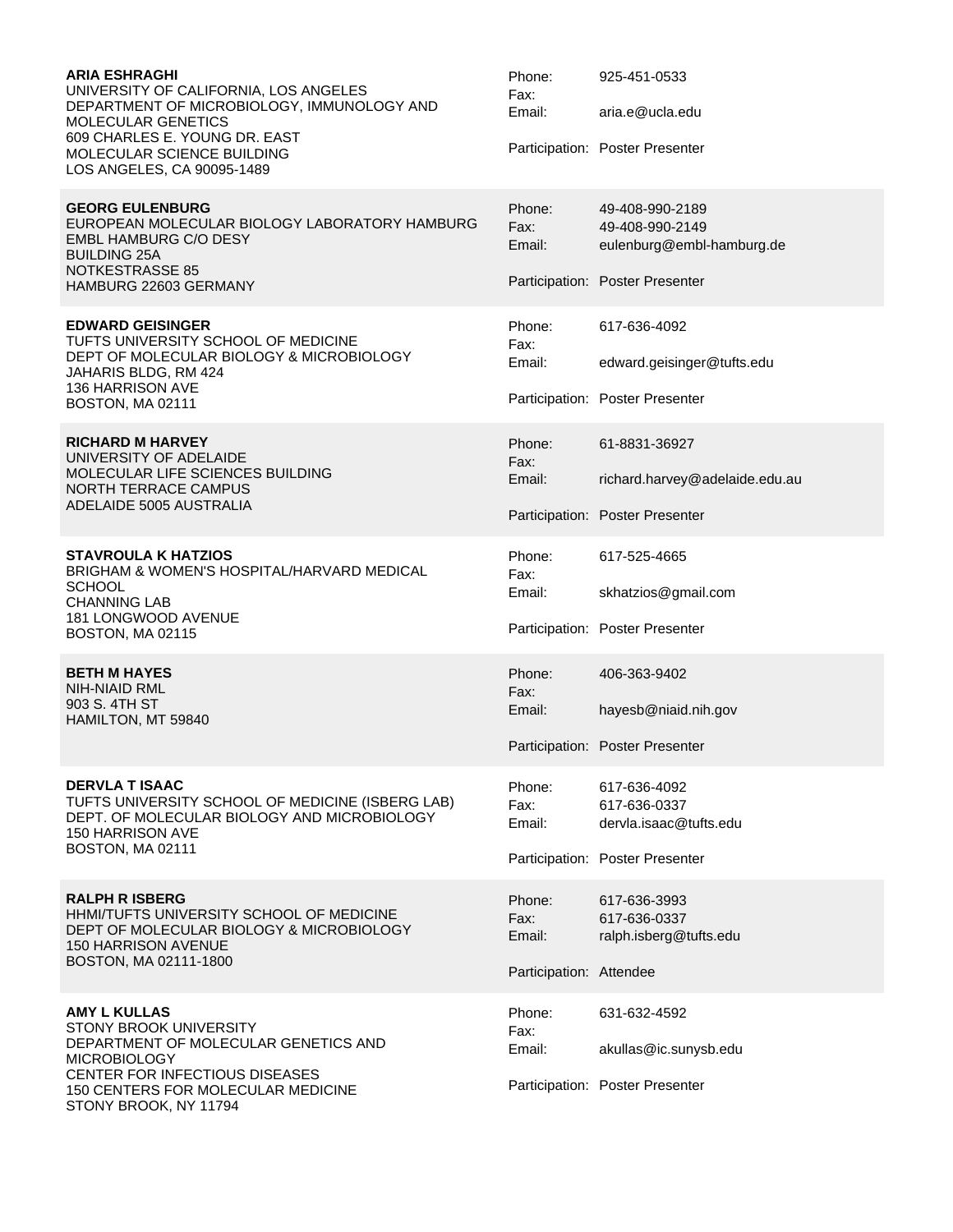**CHRISTOPHER LAROCK** UNIVERSITY OF WASHINGTON DEPARTMENT OF MICROBIOLOGY CAMPUS BOX 357735 SEATTLE, WA 98195

**DORIS L LAROCK** UNIVERSITY OF WASHINGTON DEPARTMENT OF MICROBIOLOGY BOX 357735 1959 NE PACIFIC STREET SEATTLE, WA 98195

**JANET Z LIU** UNIVERSITY OF CALIFORNIA, IRVINE MICROBIOLOGY AND MOLECULAR GENETICS B262 MEDICAL SCIENCE I IRVINE, CA 92697

**ANNA C LLEWELLYN** EMORY UNIVERSITY EMORY VACCINE CENTER 954 GATEWOOD RD, ROOM 2052 ATLANTA, GA 30329

**LISA MAUDSDOTTER** STOCKHOLM UNIVERSITY DEPARTMENT OF GENETICS, MICROBIOLOGY AND **TOXICOLOGY** SVANTE ARRHENIUSVAG 20C, VAN5 STOCKHOLM 10691 SWEDEN

**ANDREW J MCCLUSKEY** HARVARD MEDICAL SCHOOL 200 LONGWOOD AVE WARREN ALPERT BUILDING # 352 BOSTON, MA 02115

**SUSY MCKAY** UC BERKELEY 510 BARKER HALL #3202 BERKELEY, CA 94720-3202

**JEFFREY R MELLIN** INSTITUTE PASTEUR 25-28 RUE DU DOCTEUR ROUX PARIS 75015 FRANCE

**CRISTIANO G MOREIRA** UT SOUTHWESTERN MEDICAL CENTER 6000 HARRY HINES BLVD. DALLAS, TX 75390

Phone: 206-551-8604 Fax: Email: larockc@uw.edu Participation: Poster Presenter Phone: 206-221-5233 Fax: Email: dluk@uw.edu Participation: Poster Presenter Phone: 949-824-0457 Fax: Email: jzliu@uci.edu Participation: Poster Presenter Phone: 678-887-5058 Fax: Email: acllewe@emory.edu Participation: Poster Presenter Phone: 46-8-164192 Fax: Email: lisa.maudsdotter@gmt.su.se Participation: Poster Presenter Phone: 617-432-1931 Fax: Email: andrew\_mccluskey@hms.harvard.edu Participation: Poster Presenter Phone: 858-882-7713 Fax: Email: susymckay@gmail.com Participation: Poster Presenter Phone: +33649552359 Fax: Email: jeffrey.mellin@pasteur.fr Participation: Poster Presenter Phone: 214-502-3036 Fax: Email: cristiano.moreira@utsouthwestern.edu Participation: Poster Presenter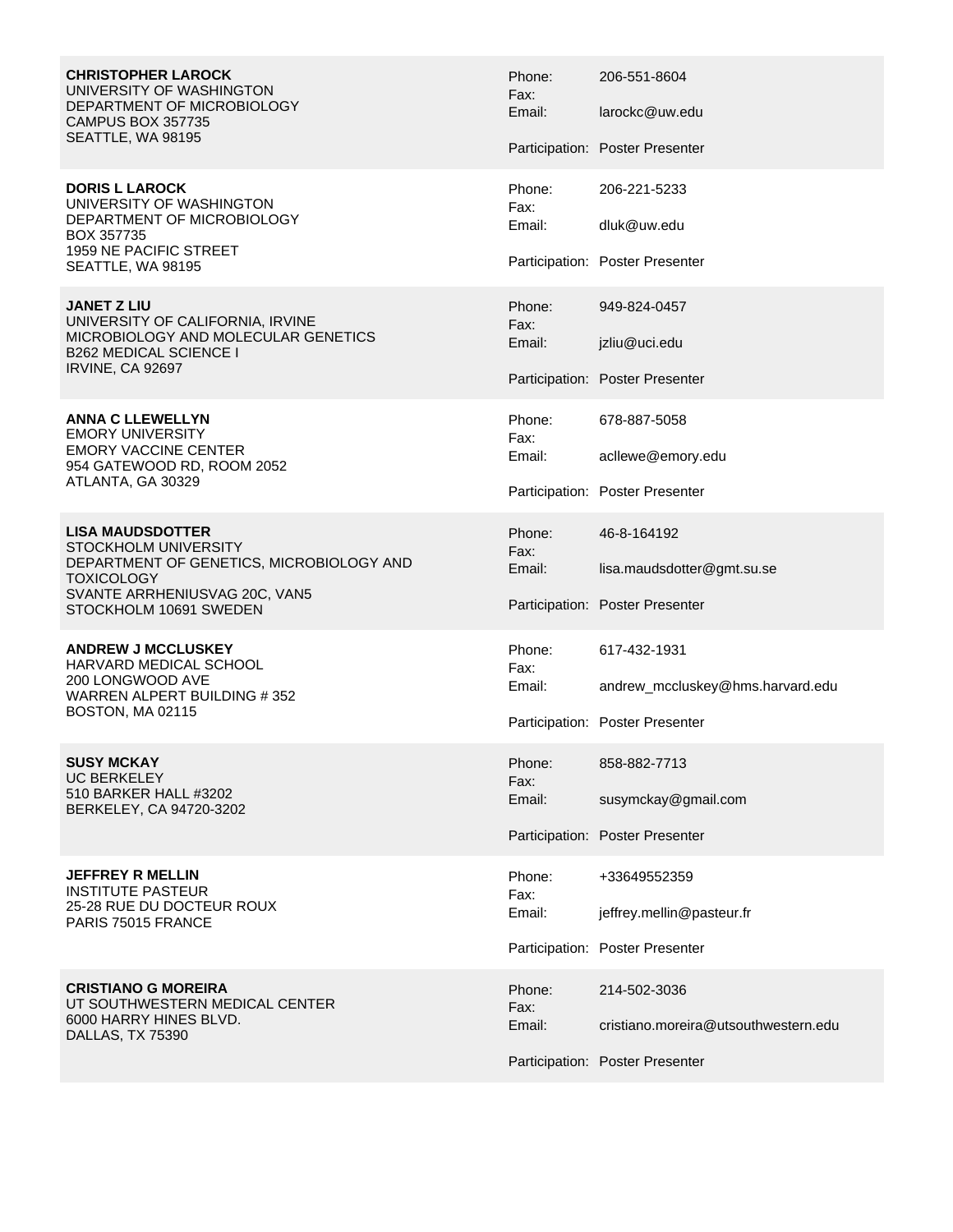**CARA C MOZOLA** WASHINGTON UNIVERSITY IN ST. LOUIS 4940 PARKVIEW PLACE CAPARON LAB ROOM 10250 SAINT LOUIS, MO 63110

**TONI A NAGY** UNIVERSITY OF COLORADO- BOULDER MCD BIOLOGY CAMPUS BOX 347 UCB BOULDER, CO 80309

#### **BROOKE NAPIER** EMORY UNIVERSITY 954 GATEWOOD RD. ATLANTA, GA 30322

**ANDREW J OLIVE** HARVARD MEDICAL SCHOOL DEPT OF MICROBIOLOGY AND IMMUNOBIOLOGY 200 LONGWOOD AVE WAB347 BOSTON, MA 02115

**ROGER D PECHOUS** UNIVERSITY OF NORTH CAROLINA AT CHAPEL HILL 116 MANNING DR. MARY ELLEN JONES ROOM 519 CHAPEL HILL, NC 27599

**KYLE PERRY** HARVARD MEDICAL SCHOOL DEPARTMENT OF MICROBIOLOGY AND IMMUNOBIOLOGY 200 LONGWOOD AVE ARMENISE BUILDING, ROOM 313 BOSTON, MA 02215

**JANA N RADIN** VANDERBILT UNIVERSITY MEDICAL CENTER A2200 MEDICAL CENTER N 1161 21ST AVE. S NASHVILLE, TN 37232

**STEPHANIE M RANGEL** NORTHWESTERN UNIVERSITY MICROBIOLOGY-IMMUNOLOGY DEPARTMENT 303 E CHICAGO AVE SEARLE 6-490 CHICAGO, IL 60611

**SHAWNA C O REED** UNIVERSITY OF CALIFORNIA, BERKELEY GRADUATE GROUP IN MICROBIOLOGY / MOL CELL BIOL 305 LIFE SCIENCES ADDITION BERKELEY, CA 94720-3200

Phone: 314-362-7650 Fax: Email: caramozola@gmail.com Participation: Poster Presenter Phone: 970-988-8672 Fax: 303-492-7744 Email: toni.nagy@colorado.edu Participation: Poster Presenter Phone: 404-712-9467 Fax: Email: banapie@emory.edu Participation: Poster Presenter Phone: 617-432-1875 Fax: Email: aolive@fas.harvard.edu Participation: Poster Presenter Phone: 815-276-5387 Fax: Email: pechous@hotmail.com Participation: Poster Presenter Phone: 810-845-3239 Fax: Email: kyle\_perry@hms.harvard.edu Participation: Poster Presenter Phone: 615-322-8850 Fax: Email: jana.n.radin@vanderbilt.edu Participation: Poster Presenter Phone: 219-545-3006 Fax: Email: stephanierangel2014@u.northwestern.edu Participation: Poster Presenter Phone: 510-289-4211 Fax: Email: screed@berkeley.edu Participation: Poster Presenter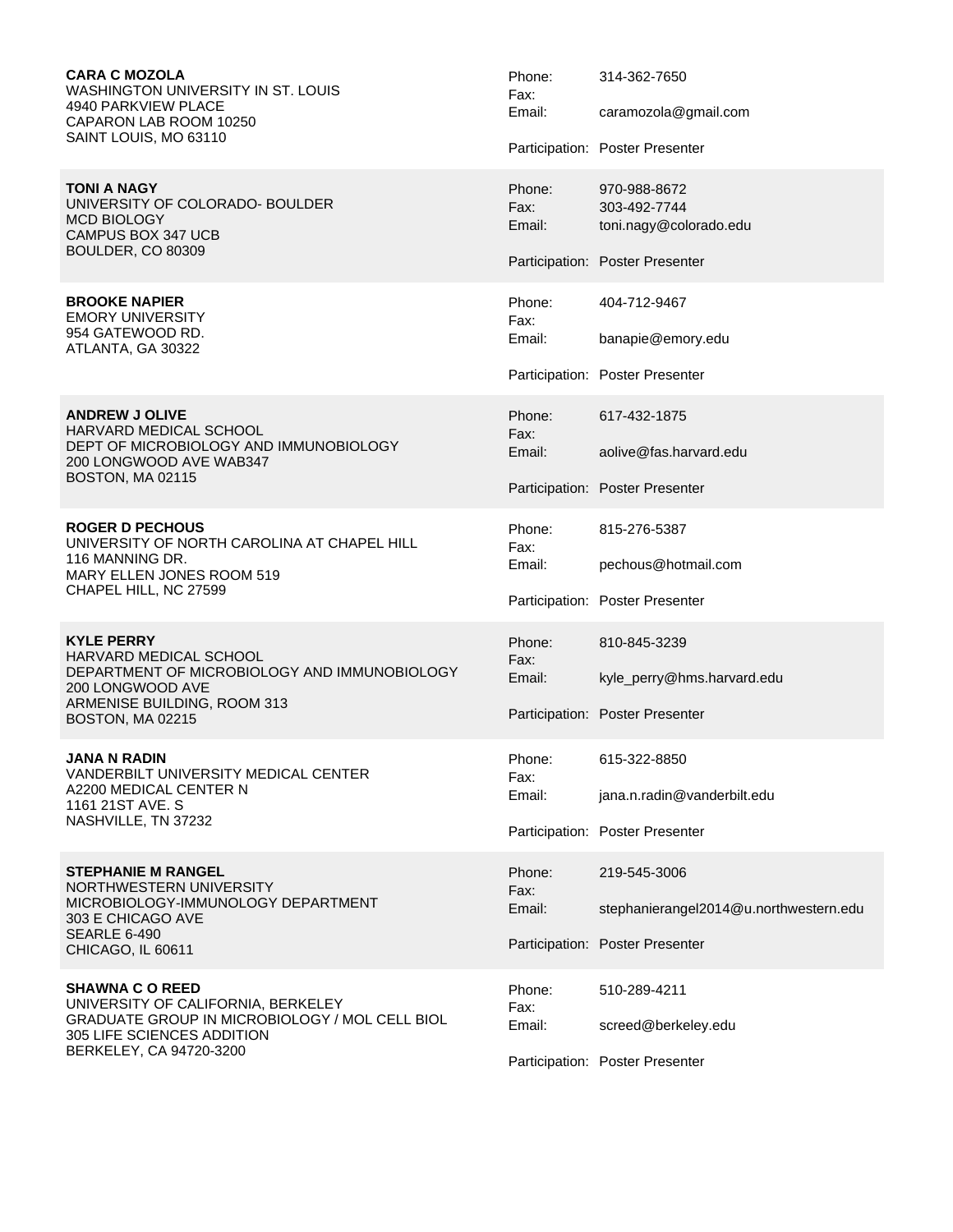| <b>AIMEE L RICHARD</b><br>UNIVERSITY OF PENNSYLVANIA<br>DEPARTMENT OF MICROBIOLOGY<br><b>404 JOHNSON PAVILION</b><br>3610 HAMILTON WALK<br>PHILADELPHIA, PA 19104            | Phone:<br>Fax:<br>Email:<br>Participation: Chair | 978-870-7059<br>alrich@umich.edu                                                                |
|------------------------------------------------------------------------------------------------------------------------------------------------------------------------------|--------------------------------------------------|-------------------------------------------------------------------------------------------------|
| <b>LAURA C RISTOW</b><br>MEDICAL COLLEGE OF WISCONSIN<br><b>TBRC C3688</b><br>DEPARTMENT OF MICROBIOLOGY & MOLECULAR GENETICS<br>MILWAUKEE, WI 53226                         | Phone:<br>Fax:<br>Email:                         | 414-955-2211<br>Iristow@mcw.edu<br>Participation: Poster Presenter                              |
| <b>PRATIK SHAH</b><br>BROAD INSTITUTE<br><b>7 CAMBRIDGE CENTER</b><br>CAMBRIDGE, MA 02142                                                                                    | Phone:<br>Fax:<br>Email:                         | 617-643-0578<br>pratik@broadinstitute.org<br>Participation: Poster Presenter                    |
| <b>KERRI-LYNN SHEAHAN</b><br><b>TUFTS UNIVERSITY</b><br>DEPARTMENT OF MOLECULAR BIOLOGY AND<br><b>MICROBIOLOGY</b><br>150 HARRISON AVE<br>JAHARIS 424<br>BOSTON, MA 02111    | Phone:<br>Fax:<br>Email:                         | 401-633-4833<br>kerri-lynn.sheahan@tufts.edu<br>Participation: Poster Presenter                 |
| <b>YUNHAO TAN</b><br>PURDUE UNIVERSITY<br>DEPARTMENT OF BIOLOGICAL SCIENCES<br>915 WEST STATE STREET<br>WEST LAFAYETTE, IN 47907                                             | Phone:<br>Fax:<br>Email:                         | 765-491-2576<br>tany@purdue.edu<br>Participation: Poster Presenter                              |
| <b>CINDY S TRAN</b><br>UNIVERSITY OF CALIFORNIA SAN FRANCISCO<br>DEPARTMENT OF MICROBIOLOGY<br>505 PARNASSUS AVE<br>HEALTH SCIENCES EAST RM 407<br>SAN FRANCISCO, CA 94143   | Phone:<br>Fax:<br>Email:                         | 415-425-3189<br>cindytran9999@gmail.com<br>Participation: Poster Presenter                      |
| <b>ERIN B TROY</b><br><b>TUFTS MEDICAL CENTER</b><br><b>GEOGRAPHIC MEDICINE AND INFECTIOUS DISEASE</b><br>800 WASHINGTON STREET<br>BOX #41<br>BOSTON, MA 02111               | Phone:<br>Fax:<br>Email:                         | 617-636-7613<br>617-636-3216<br>etroy@tuftsmedicalcenter.org<br>Participation: Poster Presenter |
| <b>PASCALE VONAESCH</b><br>INSTITUTE OF MICROBIOLOGY, ETH ZURICH<br>WOLFGANG-PAULI-STR. 10<br>ZURICH 8093 SWITZERLAND                                                        | Phone:<br>Fax:<br>Email:                         | 41-446-323355<br>pascale.vonaesch@micro.biol.ethz.ch<br>Participation: Poster Presenter         |
| JASON M WARFEL<br>FOOD AND DRUG ADMINISTRATION / CBER<br>DIVISION OF BACTERIAL, PARASITIC AND ALLERGENIC<br><b>PRODUCTS</b><br>29 LINCOLN DR, ROOM 414<br>BETHESDA, MD 20892 | Phone:<br>Fax:<br>Email:                         | 301-496-8183<br>jason.warfel@fda.hhs.gov<br>Participation: Poster Presenter                     |